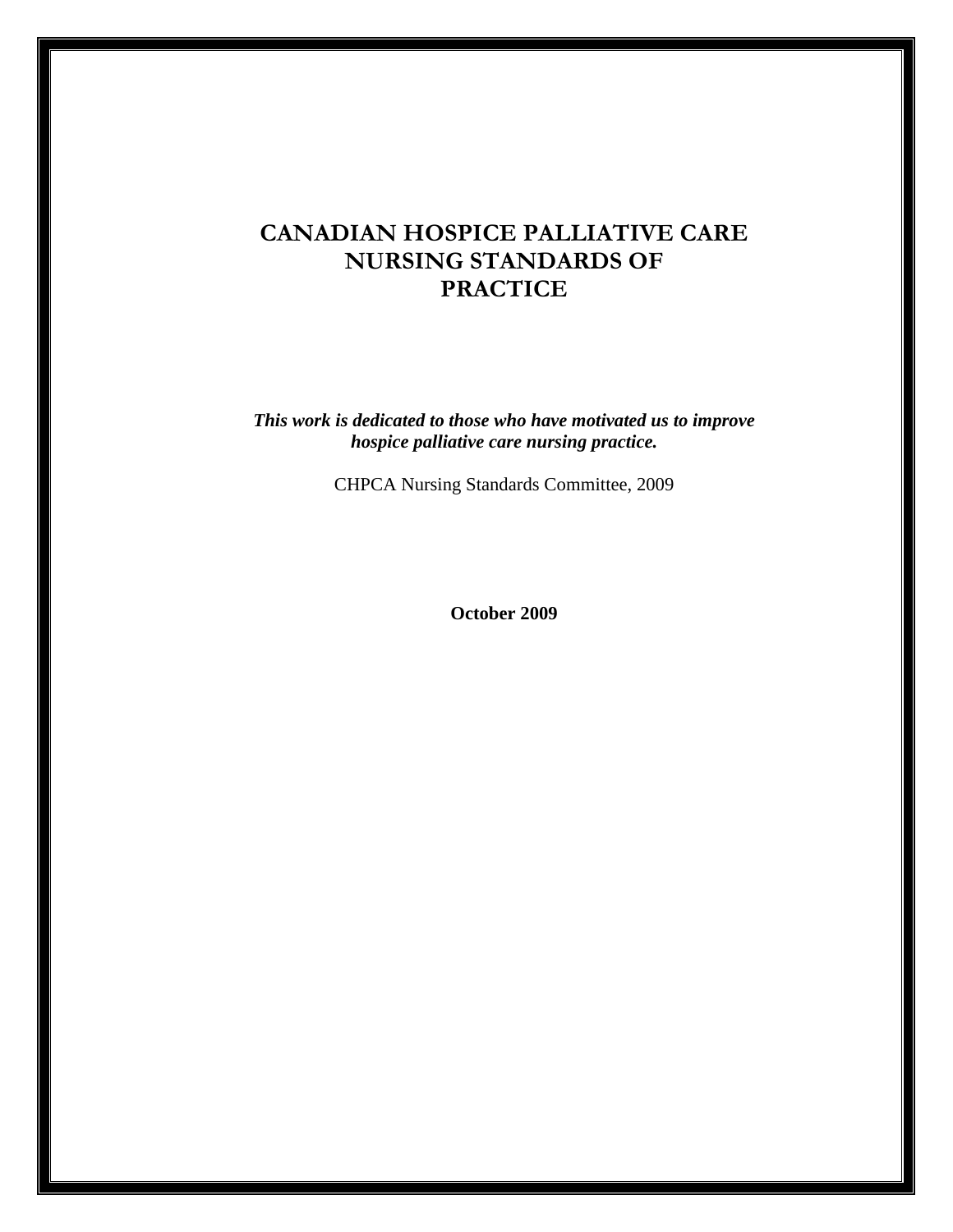#### **CITATION**

The authors welcome the application of these standards to hospice palliative care nursing in all care settings. The recommended citation is:

Canadian Hospice Palliative Care Association Nursing Standards Committee. (2009). *Canadian hospice palliative care nursing standards of practice.* Retrieved month, date, year, from http://www.chpca.net/interest\_groups/nurses\_ig.html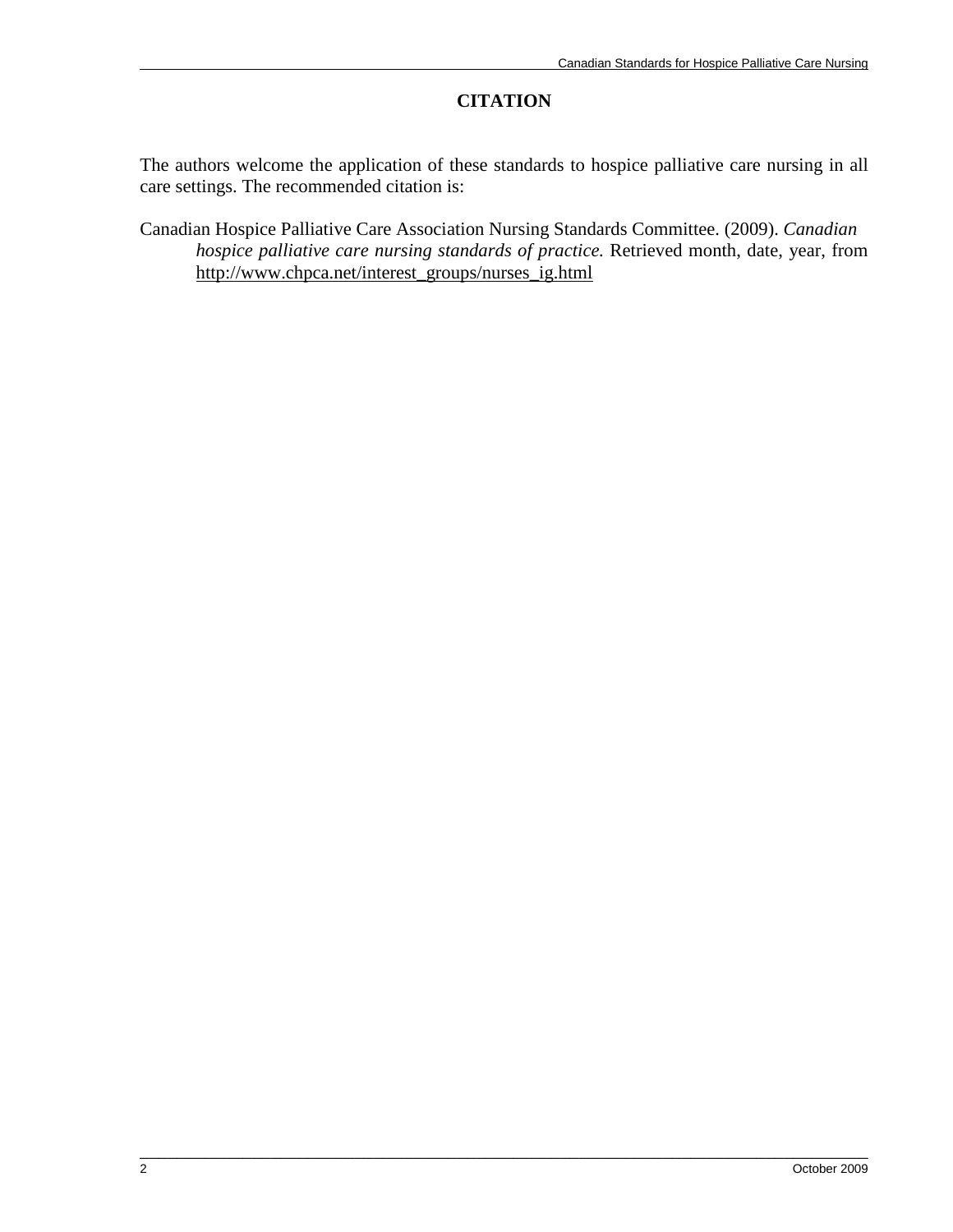#### **ACKNOWLEDGMENTS**

The contribution of the following nurses to the preparation of these standards is gratefully acknowledged.

> Maryse Bouvette BScN, MEd, CON (C), CHPCN (C) Coordinator, Palliative Pain and Symptom Management Consultation Service Bruyère Continuing Care, Ottawa, ON

> > Regina Bracher RN, BScN, CHPCN (C) Palliative Care Staff Nanaimo, BC

Rose DeAngelis RN, MSc (A), CHPCN (C) Assistant Executive Director/Nursing Director The West Island Palliative Care Residence, Kirkland, QC

> Brenda Greenslade RN, BN Palliative Care Coordinator Extra-Mural Program Horizon Health Network, Saint John, NB

Dennie Hycha RN, MN, CHPCN (C) Program Director, Regional Palliative Care Program Alberta Health Services, Edmonton, AB

Julia Johnston RN, BScN, MN, CHPCN (C) Advanced Practice Nurse, Palliative Care Trillium Health Centre, Mississauga, ON Co-Chair, CHPCA Nursing Standards Committee

Frances Legault RN, PhD Assistant Professor, School of Nursing University of Ottawa, Ottawa, ON

Patricia A. McQuinn, RN, MScN, CHPCN(C) Clinical Nurse Specialist, Palliative Care Extra-Mural Program Horizon Health Network, Moncton, NB

Katherine Murray RN, BScN, MA, CHPCN (C) Hospice Palliative Care Educator and Consultant Life and Death Matters, Saanichton, BC; Staff Nurse, Victoria Hospice, Victoria, BC Co-Chair, CHPCA Nursing Standards Committee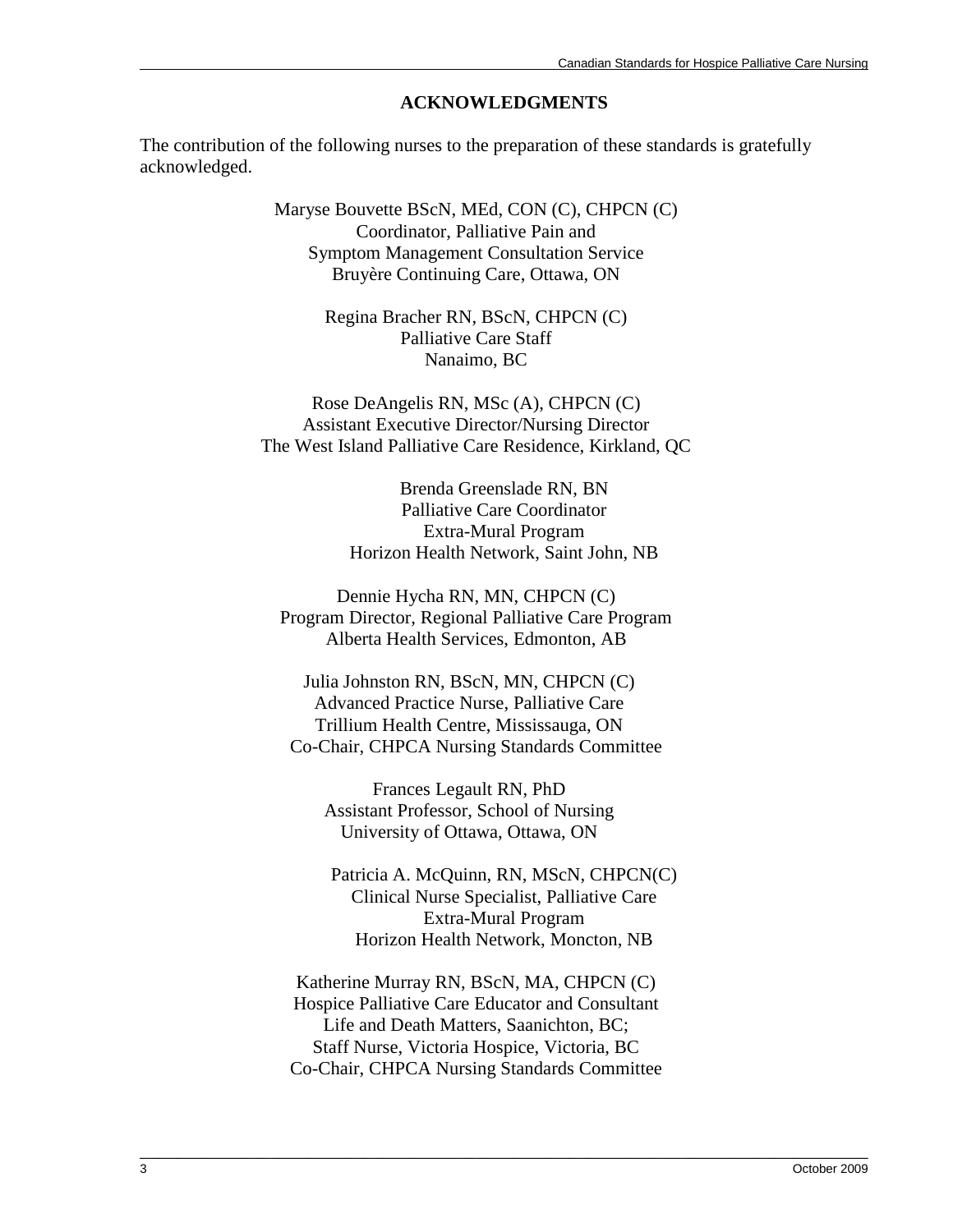Laurie Anne O'Brien RN, BN, CHPCN (C) Regional Palliative and End-of-Life Care Manager/Consultant/Educator Palliative Care Services, Eastern Health, St. John's, NL

> Elizabeth Ross BScN, CON(C), CHPCN (C) Professional Practice Leader, Home Living Programs Alberta Health Services, Edmonton, AB

Judy Simpson RN, BN, MEd, CHPCN (C) Hospice Palliative Care Consultant JE Simpson Consulting, Hubley, NS

Coby Tschanz RN, MN Senior Instructor, University of Victoria; Staff Nurse, Victoria Hospice Victoria, BC

Sandra Young RN, MScN, CHPCN (C) Clinical Nurse Specialist, Regional Palliative Care Program Alberta Health Services, Edmonton, AB

Palliative care nurses across the country are indebted to those who provided funding for this initiative.

### **Funding for this project was provided by the following.**

Purdue Sanofi Aventis Wyeth

### **In-kind support for this project was provided by the following employers.**

Alberta Health Services, Edmonton, AB Eastern Health, Rehabilitation Program and Regional Palliative Care Services, St. John's, NL Extra-Mural Program, Regional Health Authority; Zone 1, Moncton and Zone 2, Saint John, NB JE Simpson Consulting Ltd, Hubley, NS Life and Death Matters, Saanichton, BC School of Nursing, University of Ottawa, Ottawa, ON Trillium Health Centre, Mississauga, ON The West Island Palliative Care Residence, Kirkland, QC

The CHPCA Nursing Standards Committee wishes to acknowledge Natasha Leitao, Project Consultant, Assessment Strategies Inc.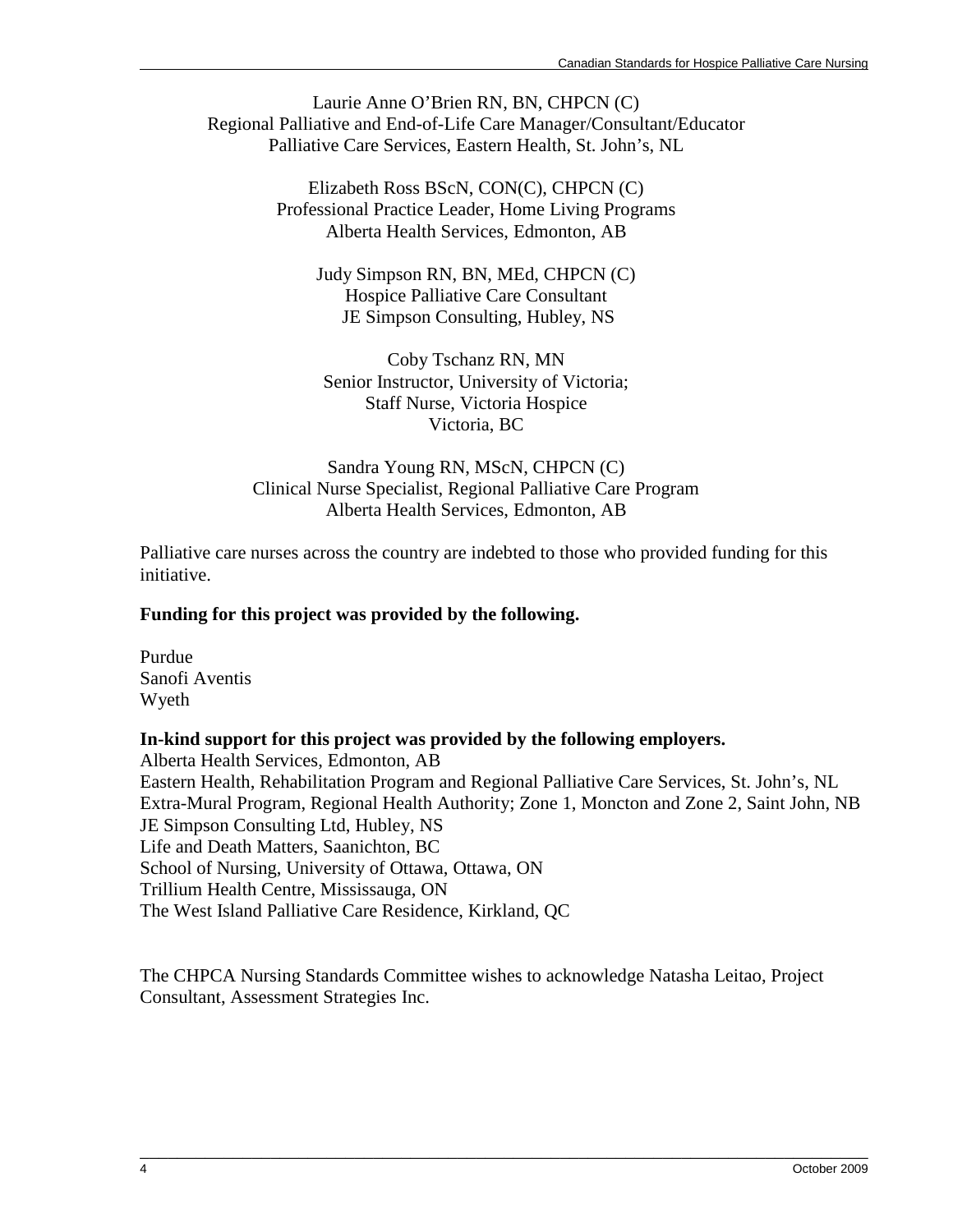### **TABLE OF CONTENTS**

| CANADIAN HOSPICE PALLIATIVE CARE NURSING STANDARDS11 |  |
|------------------------------------------------------|--|
|                                                      |  |
|                                                      |  |
|                                                      |  |
|                                                      |  |
|                                                      |  |

\_\_\_\_\_\_\_\_\_\_\_\_\_\_\_\_\_\_\_\_\_\_\_\_\_\_\_\_\_\_\_\_\_\_\_\_\_\_\_\_\_\_\_\_\_\_\_\_\_\_\_\_\_\_\_\_\_\_\_\_\_\_\_\_\_\_\_\_\_\_\_\_\_\_\_\_\_\_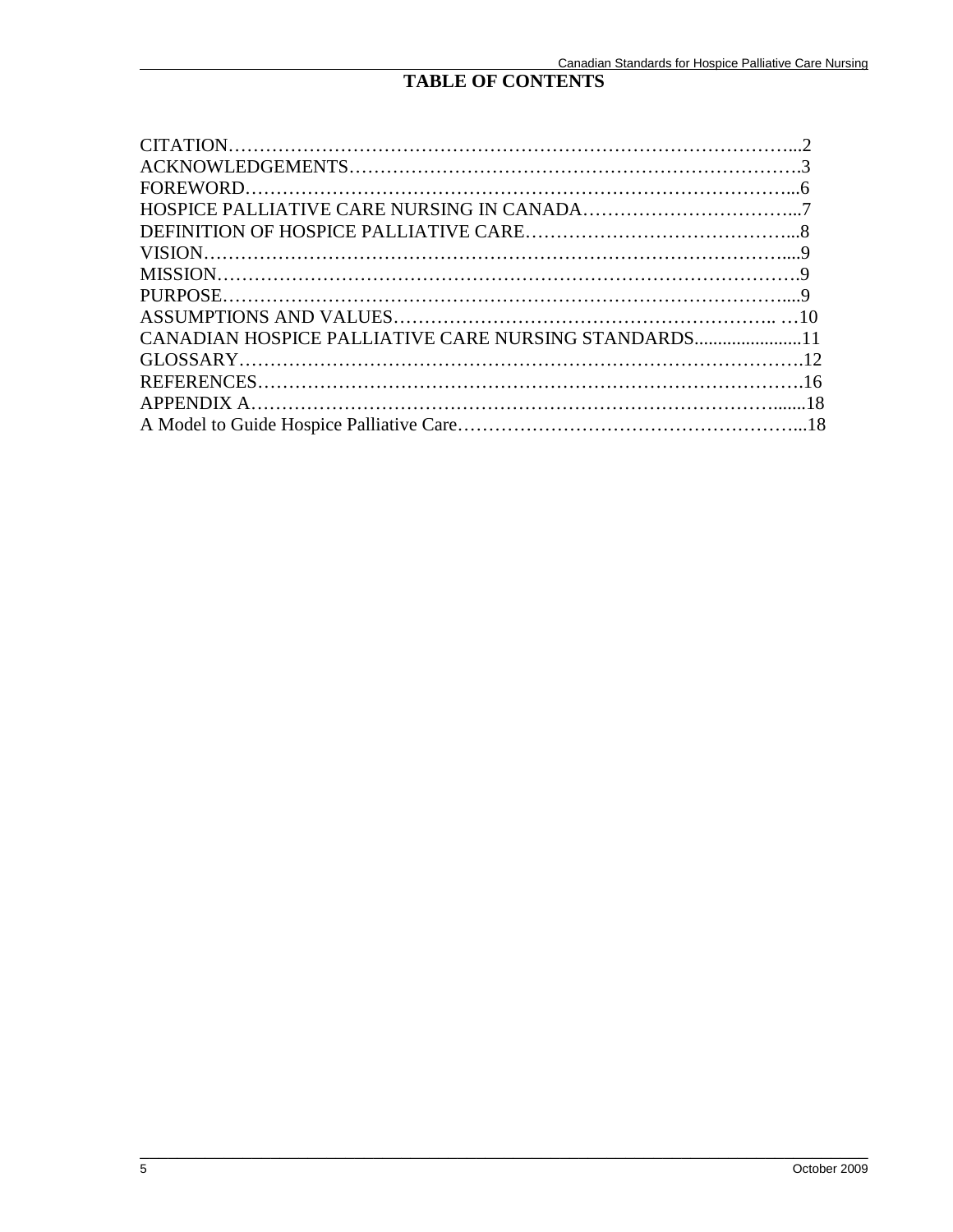### **FOREWORD**

Since the publication of the first Canadian Hospice Palliative Care (HPC) Nursing Standards edition in 2002, the Canadian HPC Nurses Group has had a continuing commitment to the ongoing development and revision of the HPC Nursing Standards to support the delivery of high quality (HPC) nursing. The 2002 edition encompassed specific competencies as well as general standards because there were no detailed competencies developed in Canadian HPC nursing at that time. Competency development advanced in 2003 when the Canadian HPC Nurses Group advocated for and succeeded in establishing HPC nursing as a Canadian Nurses Association (CNA) specialty. The first CNA development and administration of the HPC nursing certification exam occurred in 2004. The 2009 Canadian HPC Nursing Standards will be the foundation for future revisions to competencies, certification exams and programs of professional development.

This edition of the Canadian HPC Nursing Standards involved extensive consultation with HPC nurses across Canada. Nurses indicated that the *Supportive Care Model* (Oberle and Davies, 1992) chosen as a framework for the 2002 HPC Nursing Standards would continue to be a resource for HPC nursing. However, the majority indicated that HPC Nursing Standards should be aligned more closely with the Ferris et al. (2002) *Canadian Hospice Palliative Care Association (CHPCA) Model to Guide Hospice Palliative Care: Based on National Principles and Norms of Practice* (Appendix A). While members of the 2009 Canadian HPC nursing standards revision committee identified the importance of building on the original standards, they also strived to broadly represent HPC nursing practice. Future revisions will involve dialogue with nurses to reflect evolving understandings and standards of nursing practices.

These 2009 Canadian HPC nursing standards are best read in conjunction with the 2008 CNA HPC nursing competencies. Both the standards and competencies provide a framework for building professional HPC nursing practice and will guide discussion and policy development.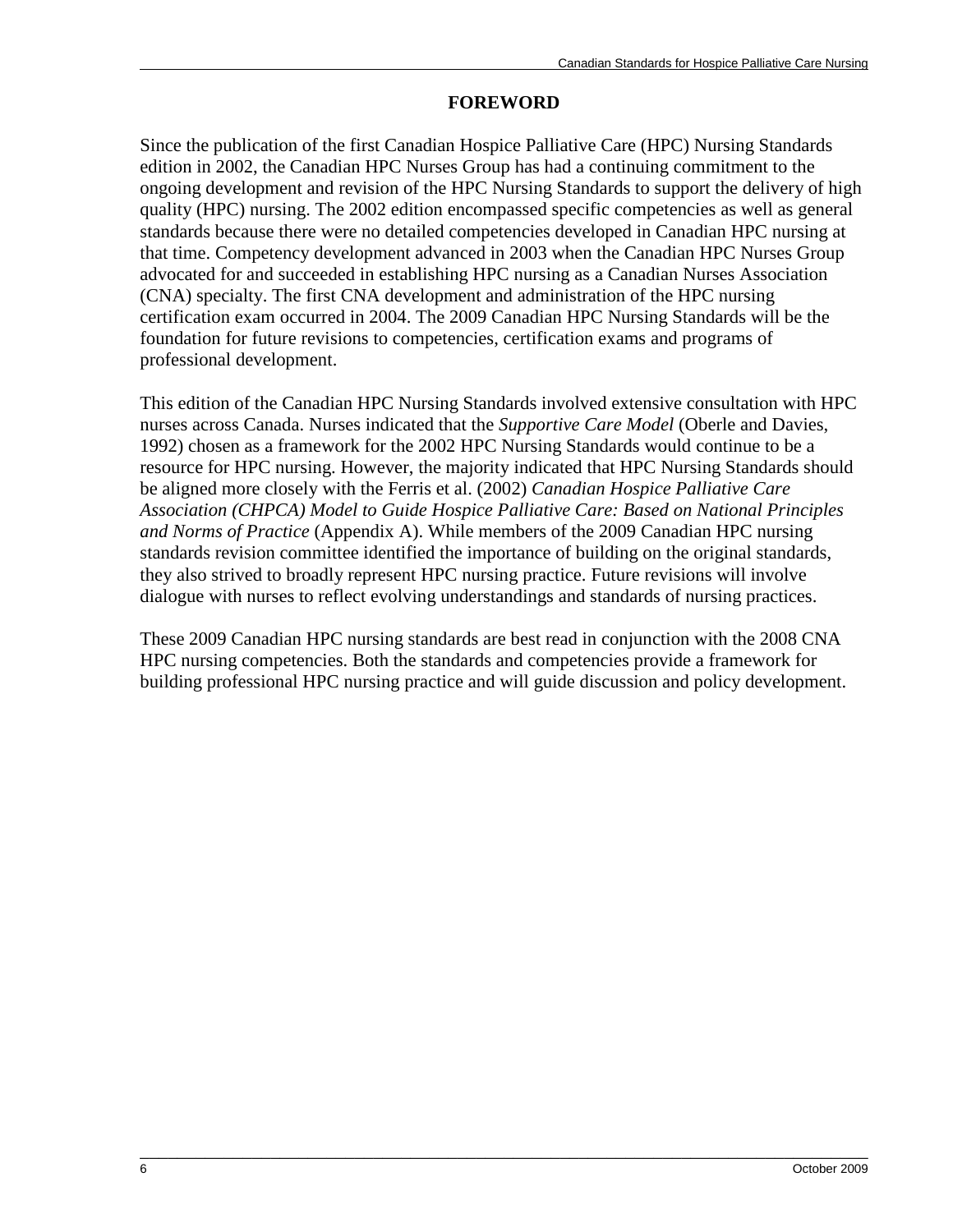## **HOSPICE PALLIATIVE CARE NURSING IN CANADA**

The role of the nurse has been and continues to be an integral component of the HPC movement. Influenced by the development of hospice care at St. Christopher's Hospice in England in the 1960s, the first interprofessional Canadian palliative care services, which included nursing, were opened in November 1974 at St. Boniface Hospital, Winnipeg, Manitoba, closely followed by the Royal Victoria Hospital, Montreal, Quebec, in January 1975.

The ongoing recognition and desire to establish a formal specialization for HPC nursing in Canada was brought to the forefront by a CHPCA Nurses Group that held its first meeting in Winnipeg, Manitoba, in 1993. The main purpose of this meeting was to network and advance HPC nursing in Canada. Two major goals of the group were to establish Canadian HPC Nursing Standards and to have HPC nursing recognized as a specialty practice with the Canadian Nurses Association (CNA). These goals were achieved in 2002. The overwhelming original and ongoing response to write the CNA exam and renew certification attests to the dedication of HPC nurses to advance their practice. In 2008, the Canadian HPC Nurses Group also became an Associate Member of CNA.

The Canadian HPC Nurses Group continues to be an active member of CHPCA, which has a large nursing membership and supports a computer list serve for networking and discussions related to best practice. The HPC Nurses Group has an elected national executive board that hosts an annual general meeting for paid members and other interested nurses at the CHPCA conference.

HPC nurses have been and remain committed to providing quality hospice palliative care. They advocate and provide care for the "whole person" and family. The HPC nurse possesses an extensive specialized body of knowledge to attend to the physical, emotional, psychosocial, cultural, and spiritual considerations for each person, including an emphasis on the provision of skilled and timely pain and symptom assessment/management as a fundamental component of HPC (adapted from HPC Nursing Standards of Practice, 2002).

Nurses are integral members of HPC teams. They serve as the main professional contact and primary liaison with the person and family and other team members. HPC nurses complete comprehensive assessments, interventions and evaluations, establish mutually agreed upon goals of care, monitor the person's health and disease progression, and attend to complex multidimensional palliative care needs. HPC nurses often coordinate services across the continuum of care and collaborate with various interprofessional team members including volunteers (adapted from CHPCA Pan Canadian Gold Standards, 2006). HPC nurses will continue to play a critical role in advocating for better access to services and the promotion of clinical excellence to improve the quality of living-dying for those with life-limiting illness.

Nursing care of people who are living with and dying from a life-limiting illness, along with equal supportive care of their families, is undertaken by nurses in all settings with varying levels of expertise. HPC nurses strongly support that comprehensive hospice palliative care should be available in all settings, including but not limited to private homes, prisons, group homes, rehabilitation centres, on the street and specialized facilities such as mental health facilities, cancer centres, schools, workplaces and day hospice programs (adapted from HPC Nursing Standards of Practice, CHPCA 2002).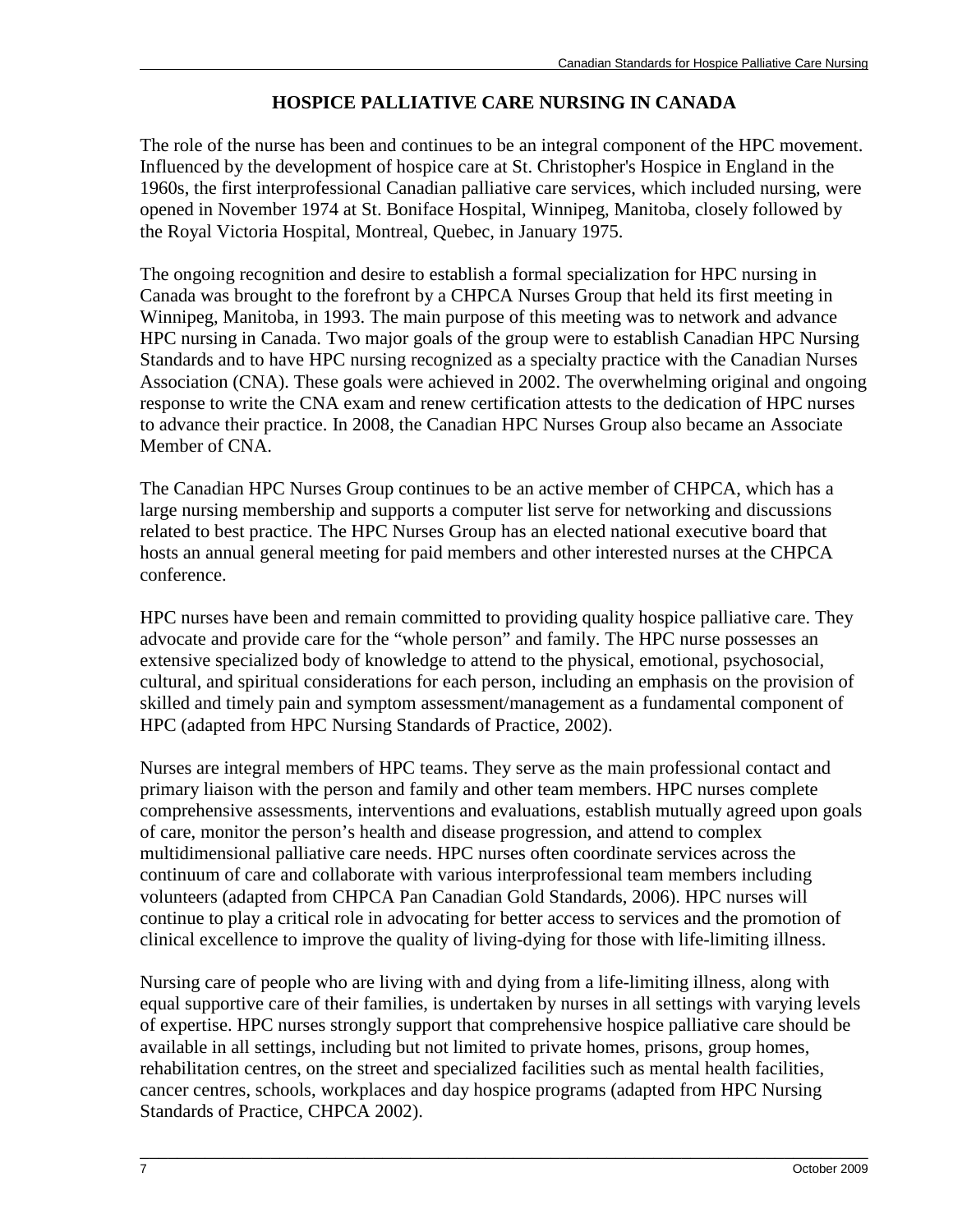### **DEFINITION OF HOSPICE PALLIATIVE CARE**

The CHPCA defines hospice palliative care as "the combination of active and compassionate therapies intended to comfort and support persons and families who are living with, or dying from, a progressive life-limiting illness, or are bereaved" (CHPCA, 1995). Hospice palliative care is "whole-person health care that aims to relieve suffering and improve the quality of living and dying" (CHPCA 2009).

The CHPCA norms (2002) further state the following.

HPC strives to help persons and families:

- address physical, psychological, social, spiritual and practical issues, and their associated expectations, needs, hopes and fears;
- prepare for and manage self-determined life closure and the dying process; and
- cope with loss and grief during the illness and bereavement.

HPC aims to:

- treat all active issues:
- prevent new issues from occurring; and
- promote opportunities for meaningful and valuable experiences, personal and spiritual growth, and self-actualization.

HPC is appropriate for any person and family living with, or at a risk of developing, a lifelimiting illness due to any diagnosis, with any prognosis, regardless of age, and at any time they have unmet expectations and/or needs, and are prepared to accept care.

HPC may complement and enhance disease-modifying therapy or it may become the total focus of care.

HPC is most effectively delivered by an interprofessional team of health-care providers who are both knowledgeable and skilled in all aspects of the caring process related to their discipline of practice. The professional providers are typically educated by schools or organizations that are governed by educational standards. Once licensed, providers are accountable to standards of professional conduct that are set by licensing bodies and/or professional associations. Trained volunteers are equal respected members of the HPC team.

The CHPCA definition is consistent with the definition established by the World Health Organization (WHO) 2005, which describes palliative care as:

…an approach that improves quality of life of clients and their families facing the problem associated with life-threatening illness, through the prevention of suffering by early identification and impeccable assessment and treatment of pain and other problems, physical, psychological and spiritual.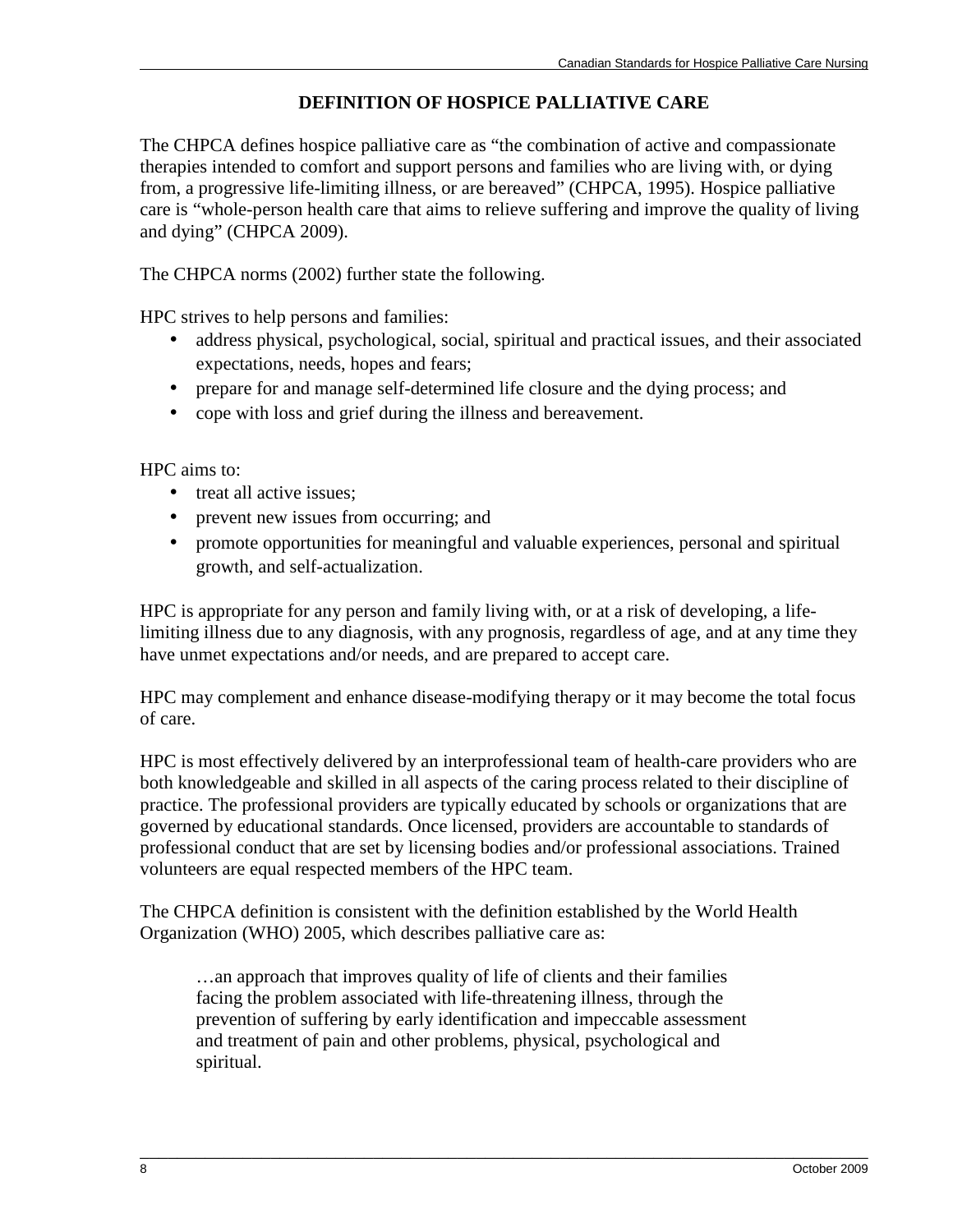Palliative care:

- provides relief from pain and other distressing symptoms;
- affirms life and regards dying as a normal process;
- intends neither to hasten or postpone death;
- integrates psychological and spiritual aspects of client care;
- offers a support system to help clients live as actively as possible until death;
- offers a support system to help the family cope during the client's illness and in bereavement;
- uses a team approach to address the needs of clients and their families, including bereavement counselling if indicated;
- will enhance quality of life, and may also positively influence the course of illness; and
- is applicable early in the course of illness, in conjunction with other therapies that are intended to prolong life, such as chemotherapy or radiation therapy, and includes those investigations needed to better understand and manage distressing clinical complications.

### **VISION**

All persons and their families living with and dying from life-limiting illness will have access to nurses who provide knowledgeable and compassionate care to lessen the burden of suffering and improve the quality of living and dying.

### **MISSION**

HPC nurses bring specialized knowledge, skills and attitudes to the delivery of comprehensive, coordinated and compassionate care to all persons with life-limiting illness and their families in the setting of their choice. Through a commitment to public and professional education, mentorship, leadership, research and advocacy, HPC nurses strive to achieve the highest possible quality of life through the illness continuum, dying and bereavement.

### **PURPOSE**

The purpose of Canadian HPC nursing standards is to:

- define the standard of care that can be expected by all persons receiving HPC nursing care;
- guide the continuous development of related competencies;
- support ongoing development of HPC nursing;
- promote HPC nursing practice as a specialty;
- serve as a foundation for the development of certification in HPC nursing; and
- provide a framework for desired and achievable level of performance against which actual performance can be compared.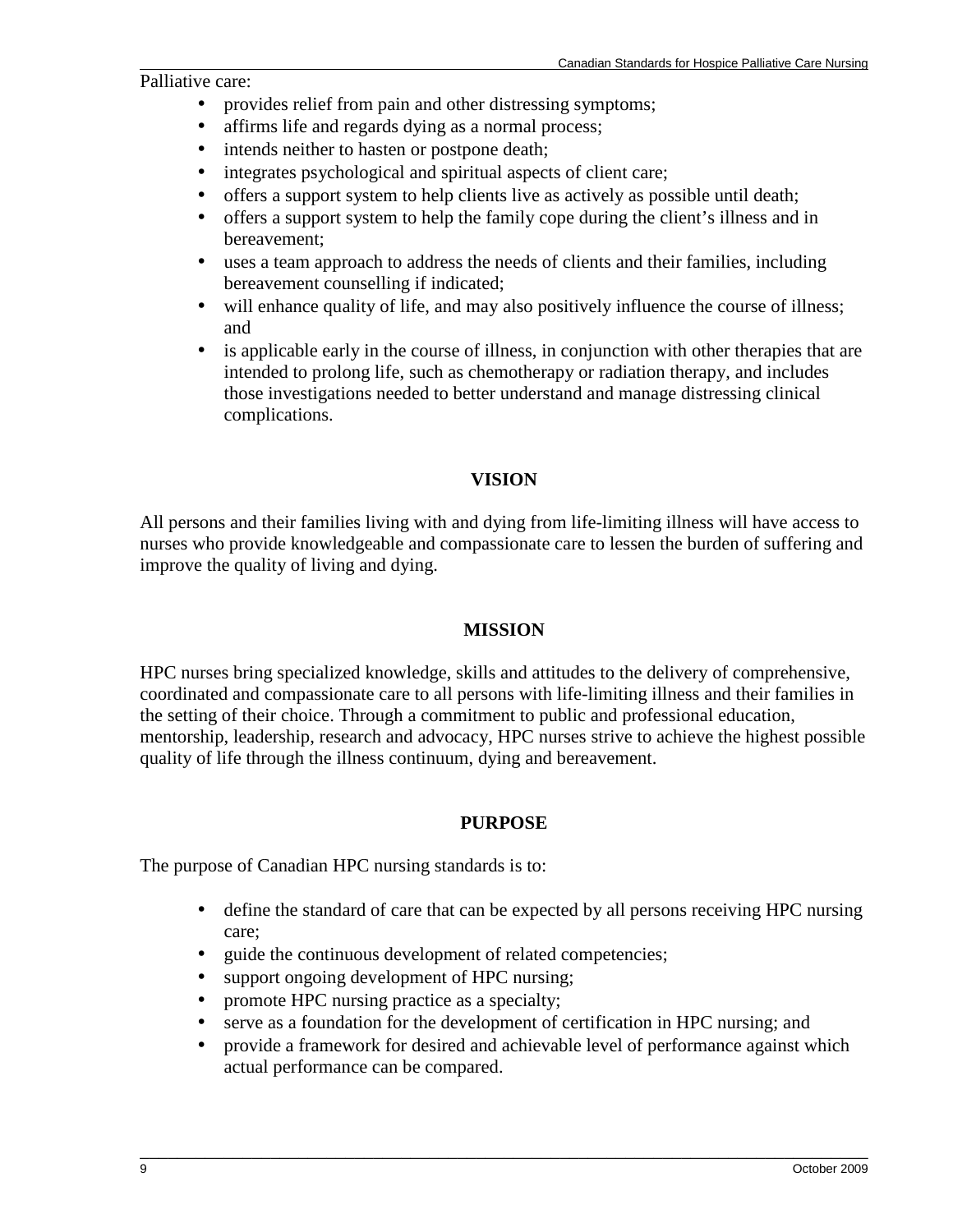## **ASSUMPTIONS AND VALUES**

Listed below are assumptions and values about person, environment, health and nursing, which underpin HPC nursing practice. The *CNA Code of Ethics for Registered Nurses* (2008) is central to HPC nursing.

### **Person**

"You matter because you are you and you matter to the last moment of your life. We will do all we can to help you, not only to die peacefully but to live until you die" (Saunders, 1976).

- The unit of care is the person living-dying with life-limiting illness and the person's family.
- The family is defined by the person.
- Each person is unique and has intrinsic value.
- The person and family have the right to be informed and to participate in decisions and care to the degree that they wish.
- The person has the right to receive individualized care as personal meanings and hopes change.
- The person refers to all ages across the lifespan.

### **Environment**

- Care is provided, as much as possible, in the setting chosen by the person and family.
- Care should be accessible at the primary, secondary and tertiary levels, in the community, acute care, and long-term/complex care settings in urban, rural and remote areas.
- Care resources may vary widely and are best provided through the collaborative practice of members of an interprofessional team to meet the holistic needs of the person and the family living with advanced illness.
- Care spans the continuum from diagnosis until death of the person and includes the bereavement period for the family.

### **Health**

- Health is a dynamic and continuous process in which a person aspires to well-being and quality of life.
- Each person defines his/her quality of life.
- Living-dying is a natural process.
- Health includes experiences of living-dying, loss, grief and suffering. These experiences may provide opportunities for personal growth.
- Health promotion, in the setting of life-limiting illness, relates to quality of life.

## **Nursing**

- Nurses advocate for and support persons in their experience of living-dying.
- Nurses provide comprehensive, coordinated, compassionate and holistic care.
- HPC nursing practice attends to pain and symptom management and provides psychosocial, grief and bereavement support.
- HPC nursing includes all areas of practice: clinical, education, administration, research and advocacy.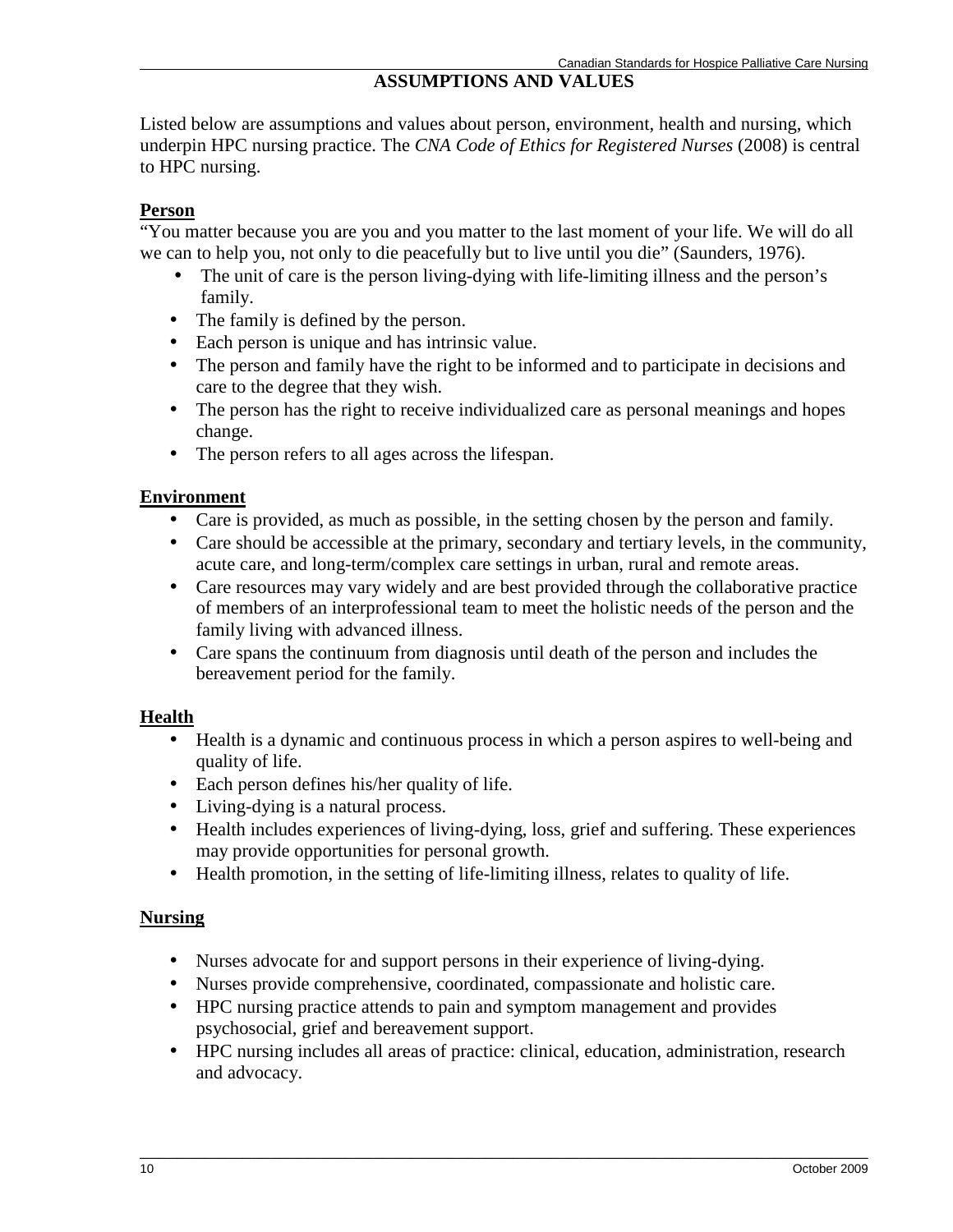### **CANADIAN HOSPICE PALLIATIVE CARE NURSING STANDARDS**

The HPC nurse maintains and conducts practice in a manner that is consistent with the *CNA Code of Ethics*, provincial standards, territorial standards and CHPCA guiding principles and foundational concepts. The following standards are in addition to this and are specific to HPC nursing. Ethical and collaborative practice is embedded throughout the provision of HPC.

### 1. **Quality of Living-Dying**

The HPC nurse focuses on the quality of the experience of the person who is living with and dying from a life-limiting illness, as well as the experience of the family.

The HPC nurse practises with respect for the personal meanings, specific needs and hopes of the person who is living in the last phase of his/her life and his/her family.

### 2. **Comfort**

The HPC nurse utilizes a knowledge-based, systematic, holistic and evolving approach to address symptoms and issues specific to the living-dying experience.

### 3. **Transitions**

The HPC nurse provides care throughout multiple illness trajectories of life-limiting illnesses, which may occur over a short period of time (sudden death) or may be a longer process (exacerbations of chronic illness or recurrences of cancer). The HPC nurse supports the individual and his/her family through these transitions, the dying process and throughout the grief and bereavement processes.

The HPC nurse assists persons and families to access and navigate the health-care system.

### 4. **Quality and Safety**

The HPC nurse practises in accordance with legislation, policies, guidelines and tools pertaining to assessment, information sharing, decision-making, advance care planning, pronouncement of death, after death care, and grief and bereavement support.

### 5. **Leadership**

The HPC nurse advocates for and promotes high quality and safe palliative care.

The HPC nurse advances HPC nursing through the generation and application of knowledge and research.

The HPC nurse is an essential team member of the interprofessional team and establishes collegial partnerships and contributes to the professional development of students, peers, colleagues and others through consultation, education, leadership and mentorship.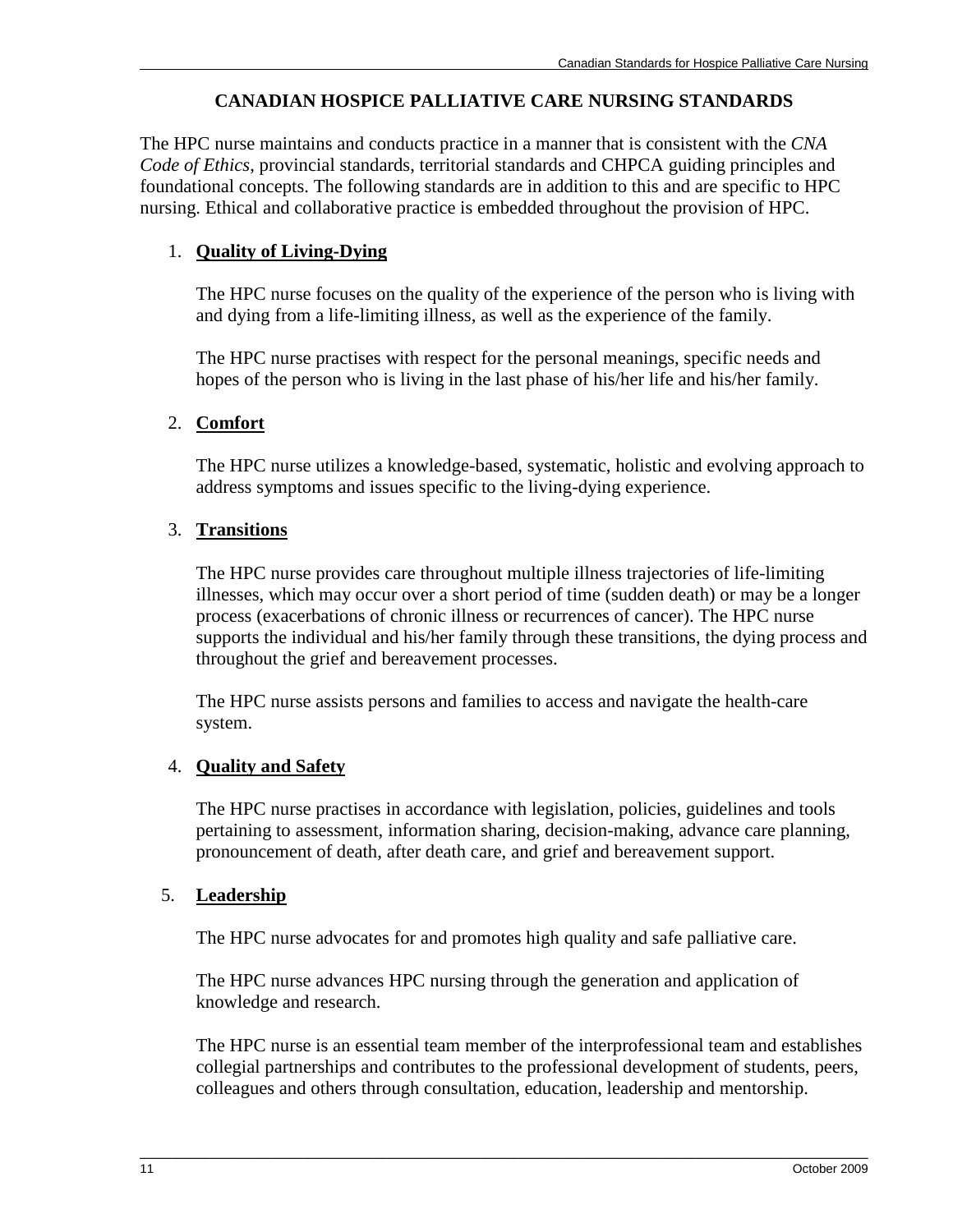The HPC nurse communicates and advances the distinct contribution of nursing to the interprofessional team.

### 6. **Personal and Professional Growth**

The HPC nurse recognizes the privileges and challenges of working with persons who are living-dying and their families.

The HPC nurse understands his/her own personal experience in response to suffering and death.

The HPC nurse recognizes his/her personal needs and practices self-care while experiencing multiple losses during the care of persons who are dying and their families.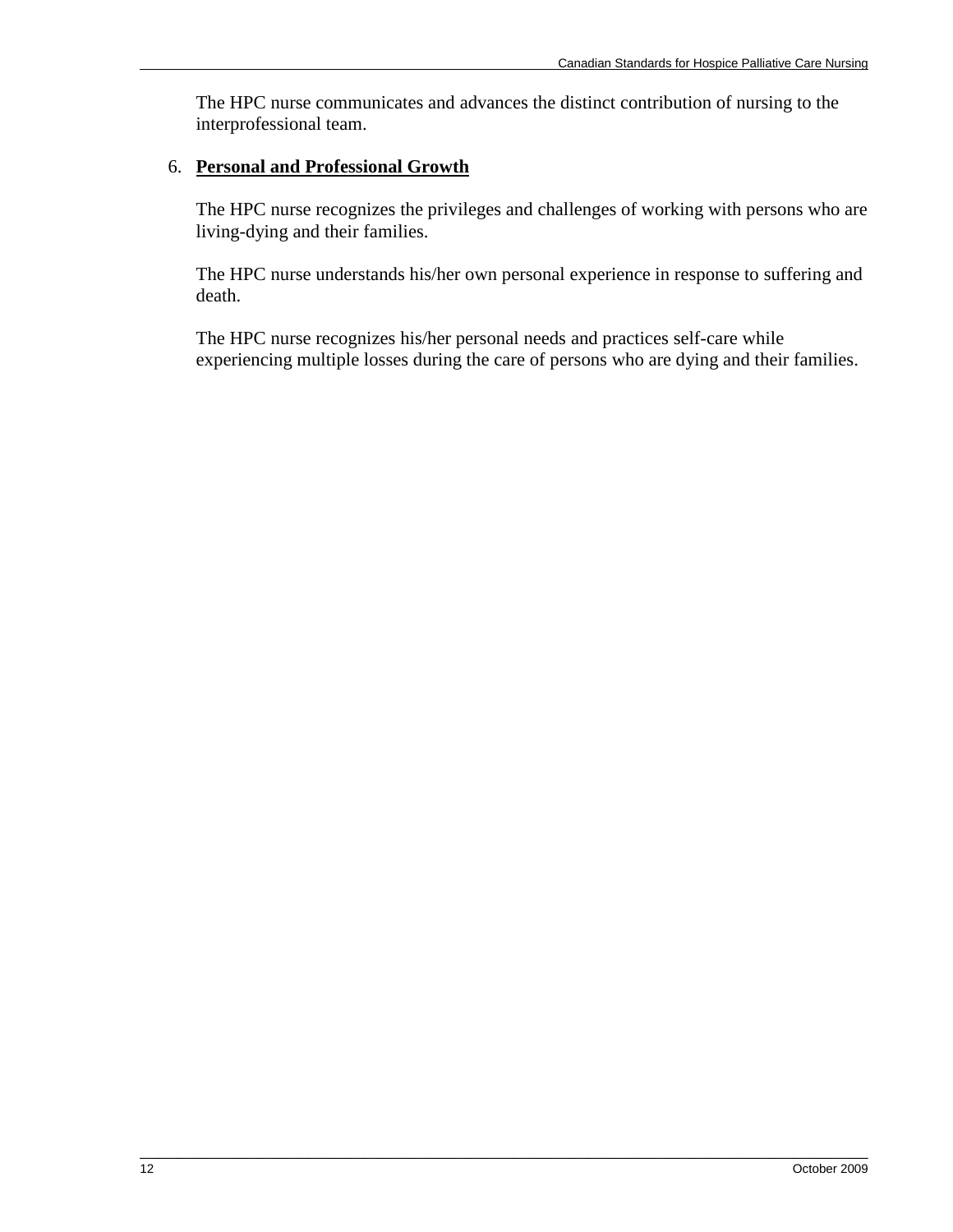### **GLOSSARY**

#### **These definitions are to assist registered nurses in understanding the context of the standards.**

**Accountability:** Nurses are accountable for their actions and answerable for their practice. Nurses, as members of a self-regulating profession, practise according to the values and responsibilities in the *Code of Ethics for Registered Nurses* and in keeping with the professional standards, laws and regulations supporting ethical practice (*CNA Code of Ethics for Registered Nurses*, 2008).

**Advance care planning**: The process by which people consider their values regarding future health-care choices, obtain medical information relevant to their health concerns, communicate requests to their loved ones or agents, and document their plans so that the decisions are available to health-care providers wherever they may reside (Fraser Health Authority, 2007).

**Advocacy:** Becoming knowledgeable and working with others to raise awareness of an issue or injustice and to affect change (CHPCA, 2007).

**Bereavement:** Bereavement is not only the loss of a significant person but also the period of transition for the bereaved individual following that person's death (Stroebe  $&$  Schut, 1999). Bereavement is also used as a broad term that encompasses the entire experience of family members and friends in the anticipation, death and subsequent adjustment to living following the death of a loved one (Christ, Bonanno, Malkinson & Rubin, 2003).

**Competencies:** Significant job-related knowledge, skills, abilities, attitudes and judgment required for competent performance by members of the profession. Competencies tend to be more detailed, actionable and suitable for examination purposes (ASI, 2009).

**Comprehensive, coordinated and compassionate care:** Service that integrates key dimensions in palliative care related to pain and symptom management, supportive care, grief and bereavement care. The care is guided by an identified interprofessional team member who assumes the lead in linking the services and the caregivers (both formal and informal) across all care settings. The person and family have an ongoing relationship with specific providers who have standardized approaches to care. Services are integrated and consistent, ensuring that information about the disease process or the individual's preferences and values follow the person across settings of care (Lorenz et al., 2004).

**Continuum of care/Illness trajectory:** The period of time throughout the illness and bereavement experience (CHPCA, 2002).

**Family:** Those closest to the person in knowledge, care and affection. This may include the biological family, the family of acquisition (related by marriage/contract); or the family of choice and friends. The person defines who will be involved in his/her care and present at the bedside **(**CHPCA, 2002).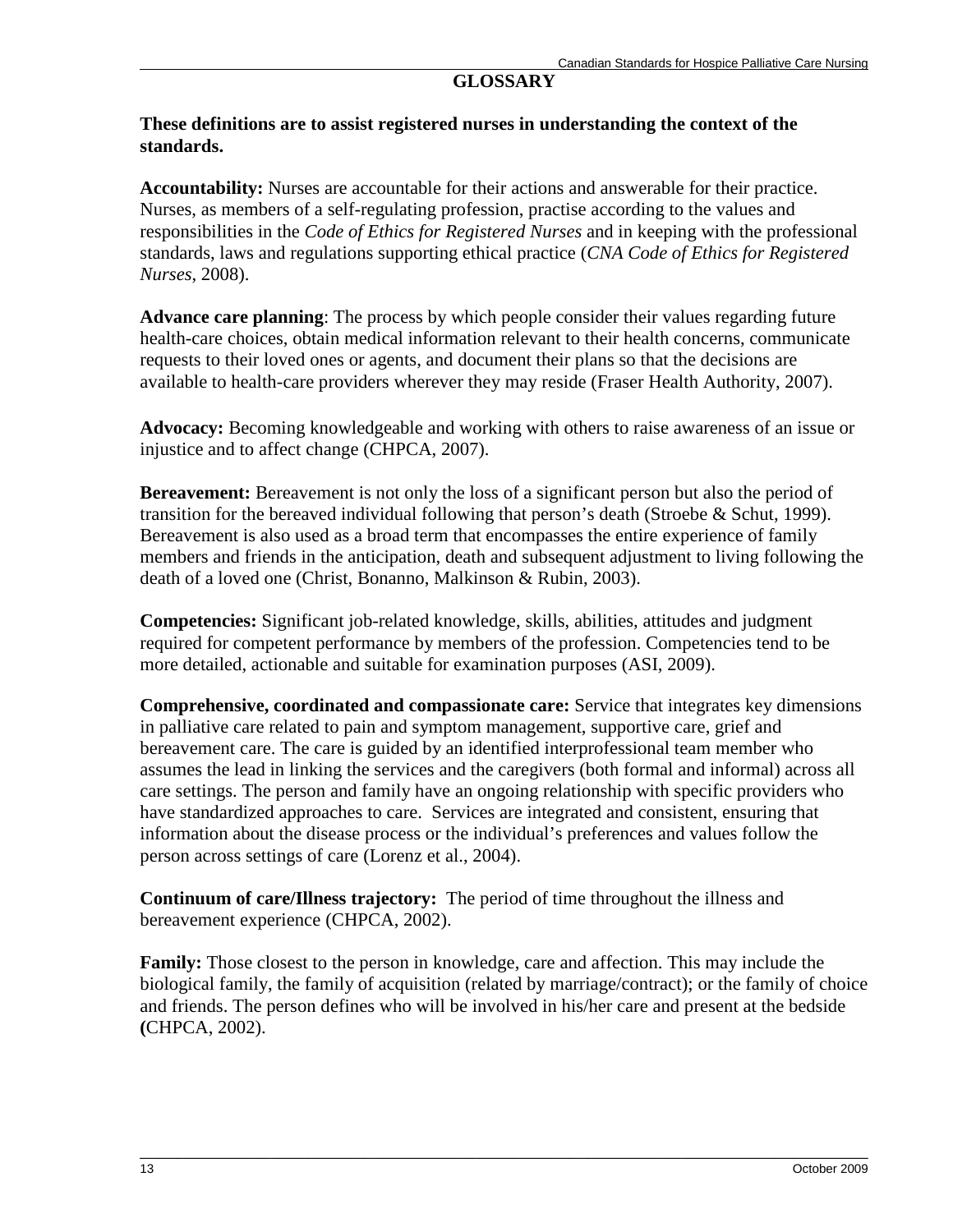**Grief**: Sorrow experienced in anticipation of, during and after a loss (CHPCA, 2002). The diverse natural reactions, such as psychological, physical and social reactions, to the loss of a significant person are characterized by both suffering and growth (Stroebe, Hansson, Stroebe, & Schut, 2001). Grief is a process that requires time. It is normal to experience grief for many months and years after death (Pereira, 2008).

**Holistic care**: Holistic refers to a whole made up of interdependent parts. As such, authors discuss mind/body connection, mind/body/spirit, or physical/mental/emotional/spiritual and practical aspects of persons. The principles of palliative care are framed around holistic care and the interdependent physical, social, emotional, cultural and spiritual aspects of persons (Palliative Care Australia, 2008).

**Holistic nursing:** "All nursing practice that has healing the whole person as its goal." Holistic nursing is a practice that draws on nursing knowledge, theories, expertise and intuition to guide nurses in becoming therapeutic partners with people in their care. This practice recognizes the totality of the human being−the interconnectedness of body, mind, emotion, spirit, social/cultural factors, relationship, context and environment (American Holistic Nurses' Association, 1998).

**Illness**: Absence of wellness due to disease, another condition or aging.

An acute illness is one that is recent in onset and likely to be time-limited. If severe, it could be life-threatening.

A chronic illness is likely to persist for months to years. With progression, it may become lifethreatening.

An advanced illness is likely to be progressive and life-threatening.

A life-limiting illness is likely to lead to death in the near future (CHPCA, 2002).

**Interprofessional team**: A team of caregivers who work together to develop and implement a plan of care. Membership varies depending on the services required to address the identified expectations and needs (CHPCA, 2002).

**Living-Dying:** The term *living-dying* is used to honour the belief that persons are simultaneously living and dying. It is also described as a dynamic, constantly changing journey of living while dying/dying while living (McWilliam, 2008).

**Mentoring:** A voluntary, mutually beneficial and long-term relationship in which an experienced and knowledgeable leader (mentor) supports the maturation of a lesser experienced nurse with leadership potential (mentee) (CNA, 2004).

**Pain**: An unpleasant sensory and emotional experience that is primarily associated with tissue damage (CHPCA, 2002). Pain, as defined by Dame Cicely Saunders, relates to the person's physical, psychological, social, spiritual and practical condition (Ong & Forbes, 2005).

**Place of care:** Settings for hospice palliative care may include the person's home, an acute, chronic or long-term care facility, a nursing home/skilled nursing facility, a hospice or palliative care unit or freestanding facility, a jail or prison, the street or any location where care is provided (CHPCA, 2002).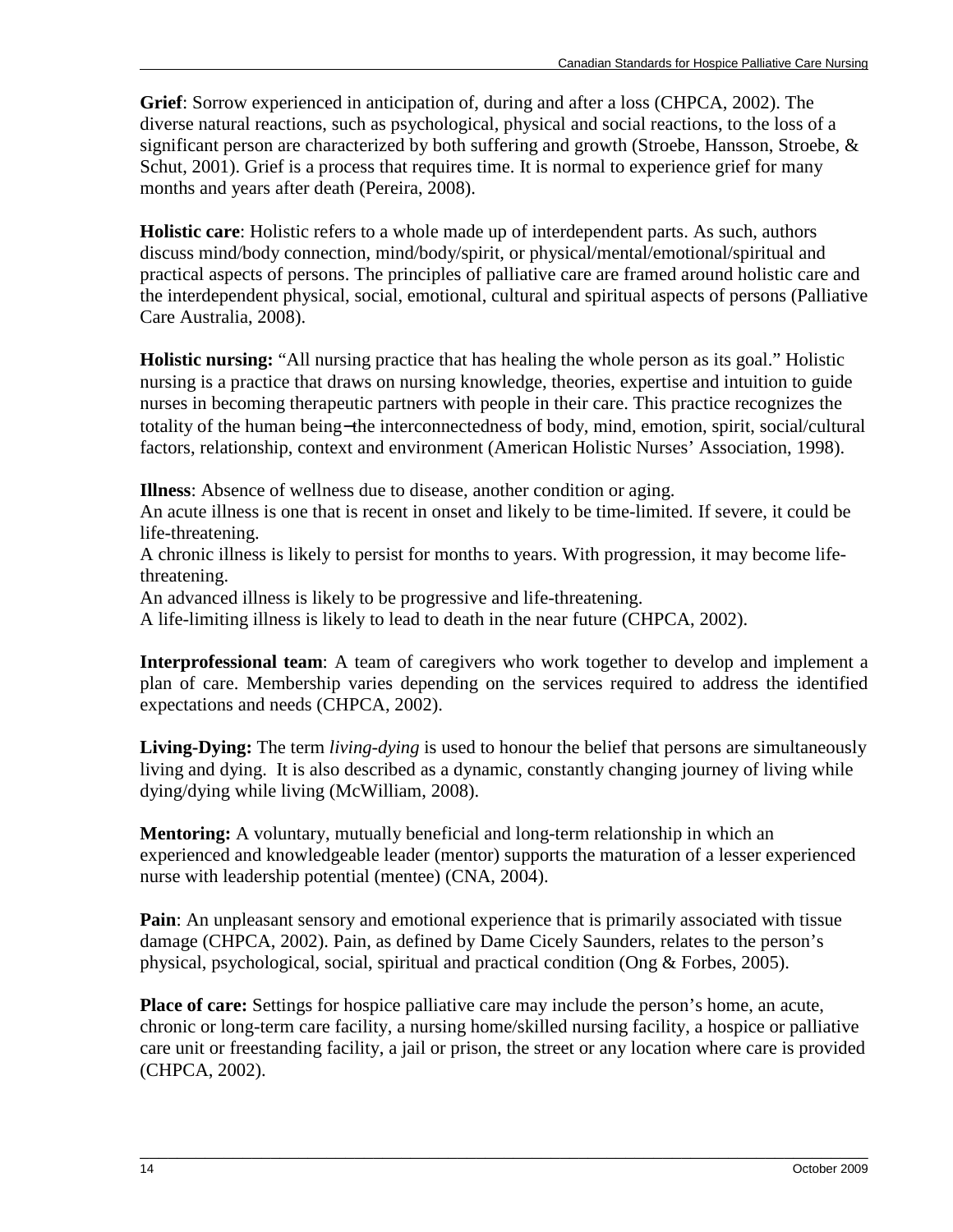**Quality of life:** Well-being as defined by the person living with advanced illness. It relates to experiences that are meaningful to the individual (CHPCA, 2002). It is the gold standard for palliative care.

**Spirituality:** An existential construct inclusive of all the ways in which a person makes meaning and organizes sense of self around a personal set of beliefs, values and relationships. This is sometimes understood in terms of transcendence or inspiration. Involvement in a community of faith and practice may be a part of an individual's spirituality (CHPCA, 2002).

**Standards:** Defined as broad in scope, reflecting all aspects of the profession, standards can be used as a guideline for practice and can be understood by general members of the public who may not have a complete knowledge of HPC nursing in Canada (ASI, 2009).

**Transitions:** Changes that occur on a continuum from wellness to death, commonly identified in hospice palliative care practice using various palliative performance scales (Victoria Hospice Society, 2001). Transitions can also refer to changes in place of care and across care settings, such as when the person moves from home to hospital or hospice (Burge, Lawson, Critchley,  $\&$ Maxwell, 2005).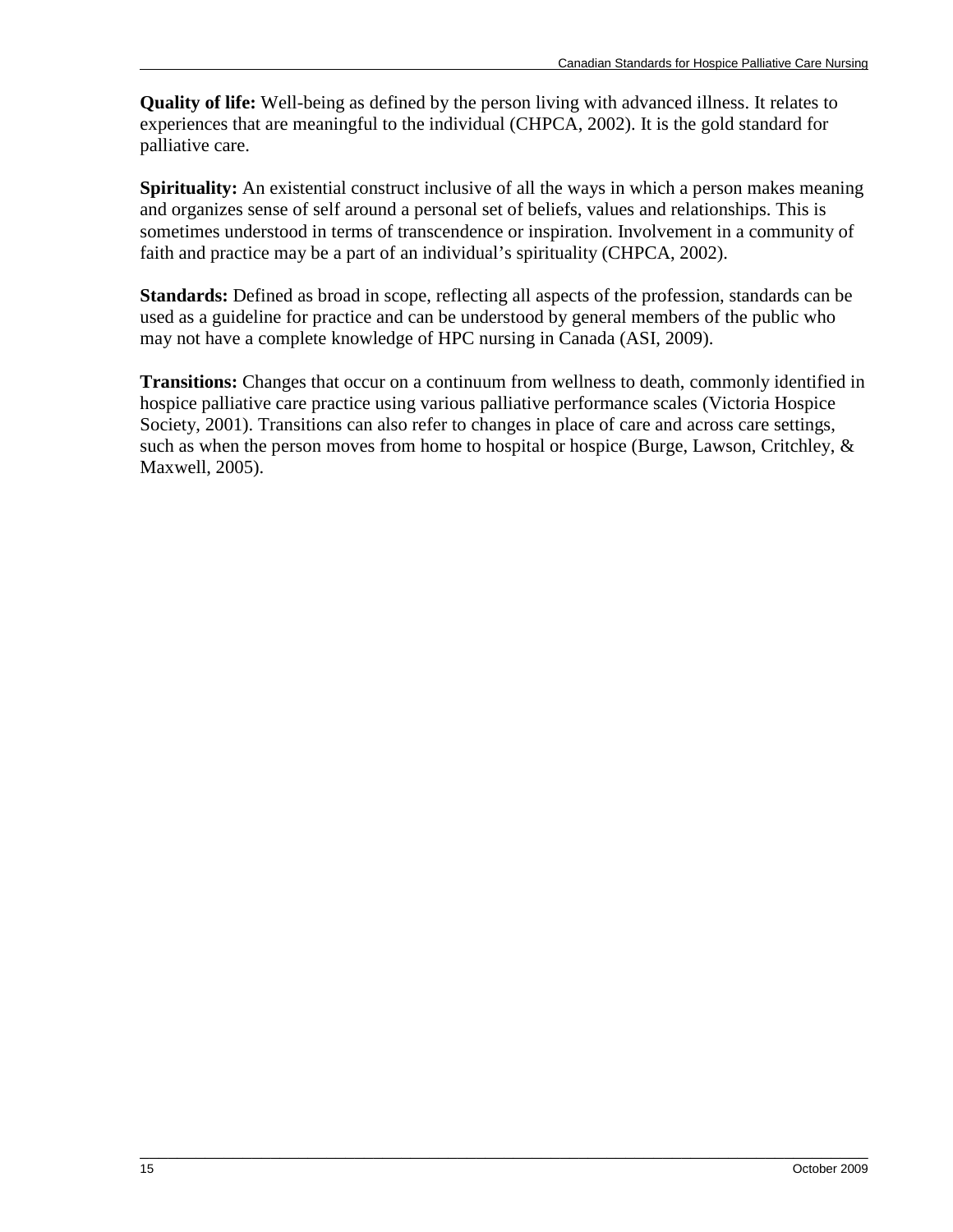#### **REFERENCES**

American Holistic Nurses' Association. (1998). *Description of holistic nursing.* Retrieved March 1, 2009, from www.ahna.org

Assessment Strategies, Inc. (2009). *Standards and competencies.* Ottawa, ON.

- Burge, F. L., Lawson, B., Critchley, P., & Maxwell, D. (2005). Transitions in care during the end of life: Changes experienced following enrolment in a comprehensive palliative care program. *Biomed Central Palliative Care, 4*(3).
- Canadian Hospice Palliative Care Association. (2009). *What is hospice palliative care?* Retrieved March 1, 2009, from www.chpca.net/general\_information.html
- Canadian Hospice Palliative Care Association. (2007). *Hospice palliative care in Canada: A brief to the Special Senate Committee on Aging.*
- Canadian Hospice Palliative Care Association. (2006). *The pan-Canadian gold standards for palliative home care: Towards equitable access to high quality hospice palliative and end-of-life care at home.* Ottawa, ON.
- Canadian Hospice Palliative Care Association, Nursing Standards Committee. (2002). *Hospice palliative care nursing standards of practice.* Retrieved March 1, 2009, from www.chpca.net/resource\_doc\_library/Hospice\_Palliative\_Care\_Nursing\_Standards\_of Practice.PDF

Canadian Nurses Association. (2008). *Code of ethics for registered nurses.* Ottawa, ON.

- Canadian Nurses Association. (2004). *Achieving excellence in professional practice: A guide to preceptorship and mentoring.* Ottawa, ON.
- Canadian Palliative Care Association. (1995). *Palliative care: Towards a consensus in standardized principles of practice.* Ottawa, ON.
- Christ, G., Bonanno, G., Malkinson, R. & Rubin, S. (2003). *Bereavement experiences after the death of a child.* New York, NY: Cambridge University Press, 213-243.
- College of Registered Nurses of British Columbia. (2008). *Professional standards for registered nurses and nurse practitioners.* Vancouver, BC.
- Ferris, F.D., Balfour, H.M., Bowen, K., Farley, J., Hardwick, M., Lamontagne, C., Lundy, M., Syme, A., & West, P. (2002) *A model to guide hospice palliative care: Based on national principles and norms of practice.* Ottawa, ON: Canadian Hospice Palliative Care Association.
- Fraser Health Authority. (2007). *Information booklet for advance care planning*. Retrieved March 1, 2009, from www.fraserhealth.ca

\_\_\_\_\_\_\_\_\_\_\_\_\_\_\_\_\_\_\_\_\_\_\_\_\_\_\_\_\_\_\_\_\_\_\_\_\_\_\_\_\_\_\_\_\_\_\_\_\_\_\_\_\_\_\_\_\_\_\_\_\_\_\_\_\_\_\_\_\_\_\_\_\_\_\_\_\_\_ Lorenz, K., Lynn, J., Morton, S. C., Dy, S., Mularski, R., Shugarman, L., Sun, V., Wilkinson, A.,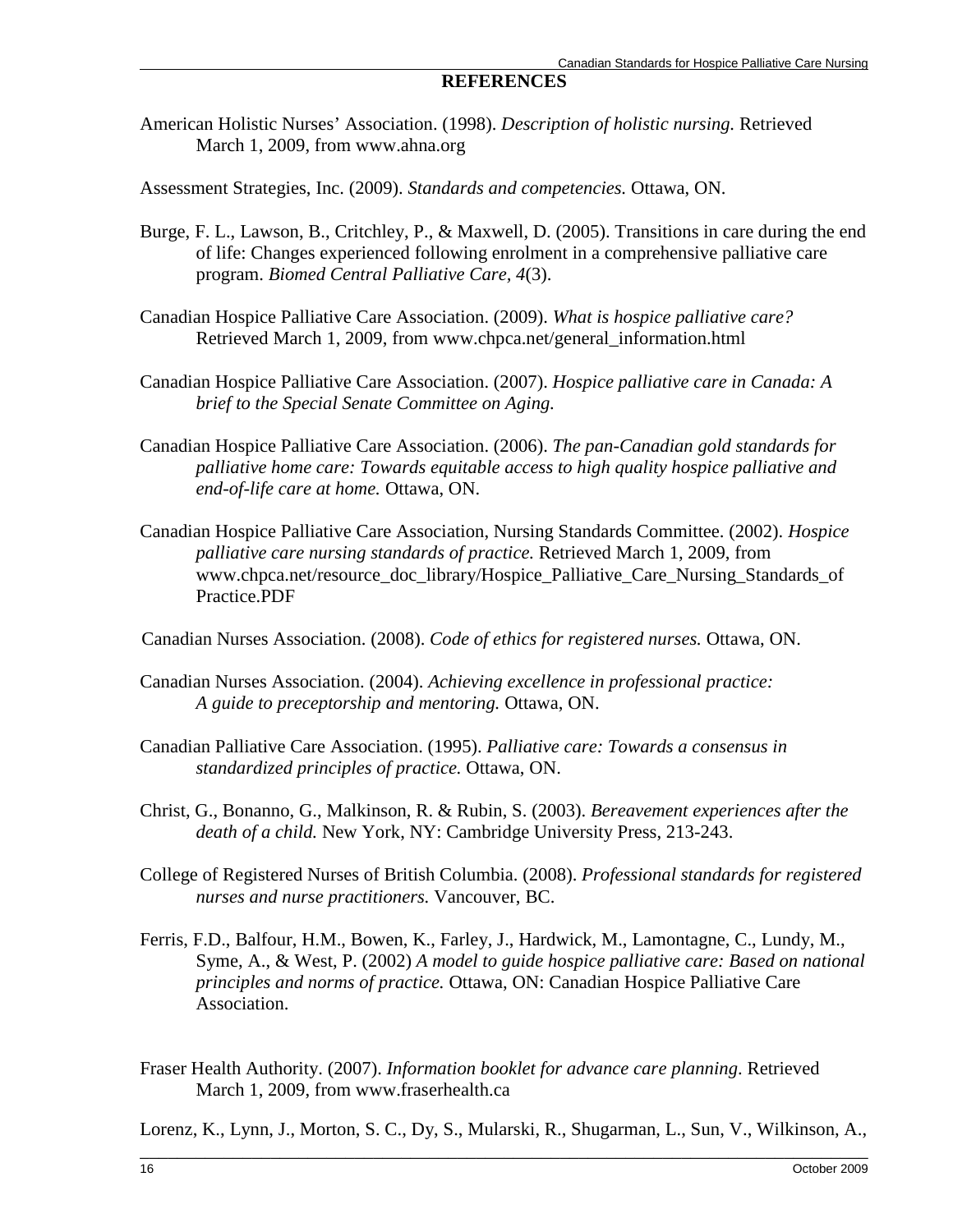Maglione, M., & Shekelle, P.G. (2004) *End-of-life care and outcomes.* Evidence Report/Technology Assessment. No. 110. Rockville, MD: Agency for Healthcare Research and Quality.

- McWilliam, C. L., Ward-Griffin, C., Oudshoorn, A., & Krestick, E. (2008). Living while dying/dying while living: Older clients' sociocultural experience of home-based palliative care. *Journal of Hospice and Palliative Nursing, 10*(6), 338-349.
- Oberle, K., & Davies, B. (1992). Support and caring: Exploring the concepts, *Oncology Nursing Forum, 19*(5), 763-767.
- Ong, C., & Forbes, D. (2005). Embracing Cicely Saunders's concept of total pain. *BMJ* 331:576- 577.
- Palliative Care Australia (2008). *Palliative care and end of life care glossary of terms* (1<sup>st</sup> ed.). Deakin, A.C.T., 9.
- Pereira, J. (2008). *The Pallium palliative pocketbook: A peer-reviewed, referenced resource.*  The Pallium Project: Edmonton, AB.
- Saunders, C. (1976). Care of the dying. 1. The problem of euthanasia. *Nursing Times, 72,*  1003-1005.
- Stroebe, M. S., Hansson, R. O., Stroebe, W., & Schut, H. (2001). Concepts and issues in contemporary research on bereavement. In M. S. Stroebe, R. O. Hansson, W. Stroebe  $\&$ H. Schut (Eds.), *Handbook of bereavement research: Consequences, coping, and caring* (pp. 671-703). Washington, D.C.: American Psychological Association.
- Stroebe, M. S., & Schut, H. (1999). The dual process model of coping with bereavement: Rationale and description. *Death Studies, 23*, 197-224.
- Victoria Hospice Society. (2001). *Palliative Performance Scale.PPSv2*., Victoria, BC. Retrieved March 1, 2009, from http://palliative.info/resource\_material/PPSv2.pdf